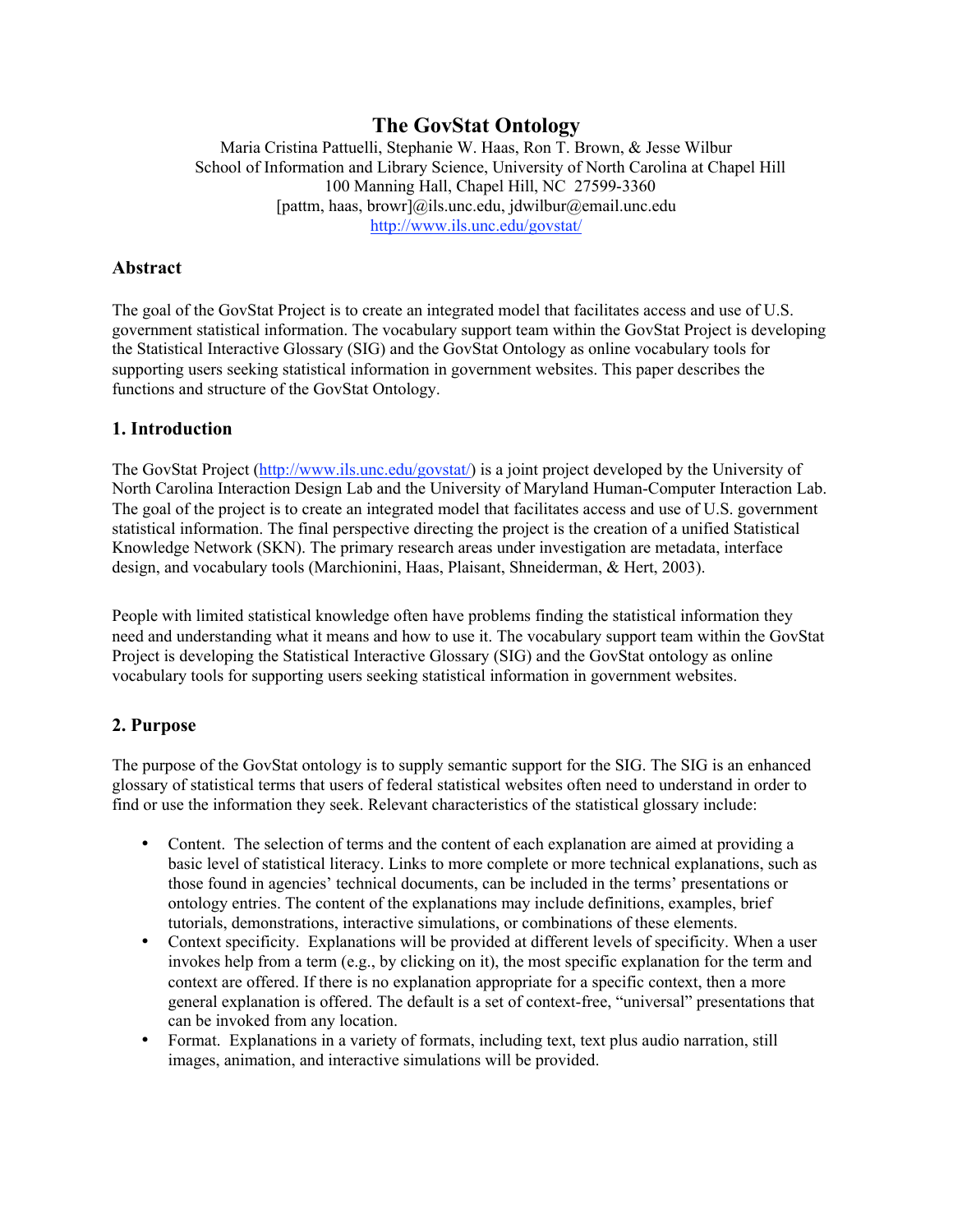The GovStat ontology supports the design and deployment of the SIG explanations in a number of ways. As an organizational tool, the ontology provides support for constructing and presenting explanations.

- The hierarchical structure of the ontology identifies related terms, including terms that are synonymous, broader, or narrower. Inheritance of taxonomic relationships between concepts supports the provision of context-specific presentations. When a user invokes help from a term that does not have an explanation tailored for that specific content, a more general explanation can be drawn from a more general term in the ontology.
- Semantic relations among concepts suggest opportunities for combining related concepts into a single more comprehensive explanation, such as a tutorial. For example, the *part-whole* relationship between *sample* and *population* suggests that an explanation of *sample* should include a mention of the population from which a sample is drawn.
- Once a way of explaining a concept has been established, then definitions or examples of subclasses of the concept can follow the template, with minor adjustments. Templates streamline the creation of additional presentations for other subclasses or for additional contexts. For example, explanations for *adjustment* can include a template that illustrates the general notion of smoothing statistics to remove predictable variation. Explanations of subclasses of *adjustment,* such as *seasonal adjustment* or *age adjustment,* can also be incorporated into this template.

As a navigation tool, the ontology provides the user with a means to navigate through statistical and agency-specific terms and definitions linked in a network of relationships. It can be manipulated directly as a standalone tool that offers the user a view of the domain coverage and the scope of the service. Used as an exploratory device, the ontology may help to increase the user understanding of statistical terms by browsing the semantic network of the concepts and facilitating serendipity.

## **3. Scope**

The GovStat ontology is tailored for performing specific tasks in the domain of statistics. It reflects the scope of the SIG, being generally limited to those terms and concepts that a user may encounter on the agency websites. The exception to this is the occasional need to include concepts to bridge semantic gaps between target concepts. The GovStat ontology is an application-dependent and user-specific type of ontology (Fernandez Lopez, 1999; Zuniga, 2000).

#### **4. Structure and content**

The GovStat ontology represents terms and their relationships, and also informs the content and context of a term's presentations. The two categories of relationships used in the GovStat ontology are taxonomic and domain relationships. The taxonomic relationships are the partial ordering relations: *is-a* and *partwhole*. The *is-a*, or subsumption relation, is the basis of taxonomy and it is the most common relation for modeling concepts (Guarino & Welty, 2002). Examples in the GovStat ontology include:

```
Seasonal adjustment Is-a Adjustment (Figure 1)
Age adjustment Is-a Adjustment (Figure 1)
```
The *part-whole*, or mereological relation, can be of various types. An example of the *part-whole* relation in the GovStat ontology is:

```
Sample Is part of Population (Figure 2)
```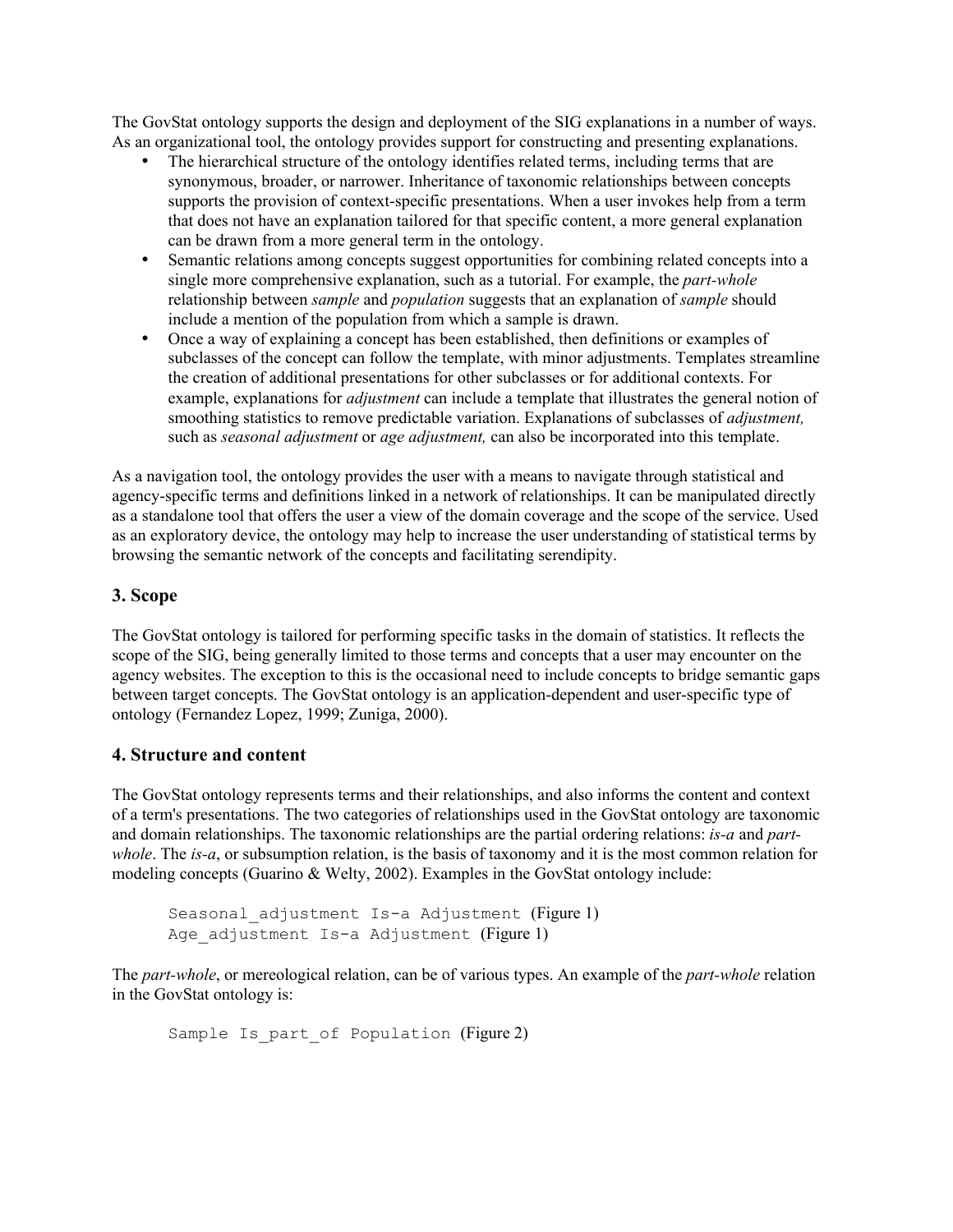According to the classification proposed by Winston, Chaffin, and Hermann (1987), the relationship between sample and population would be considered a "portion-mass" or "slice-cake" relationship. The other category of relationships represented in the GovStat ontology is that of domain relations. These are typed relationships between terms which are able to express rich semantics. Examples in the GovStat ontology include:

Smoothes (Figure 1) Is an estimate of (Figure 2)

The final structure of the GovStat ontology is likely to be a "forest" (Sowa, 1984) or a family of trees, each expressing specific aspects or facets of the domain of interest (Smith, 2002) rather than a wide taxonomy composed of a single tree.



**Figure 1.** Portion of ontology that represents *Adjustment.*



**Figure 2.** Portion of ontology that represents *Sample* and *Population.*